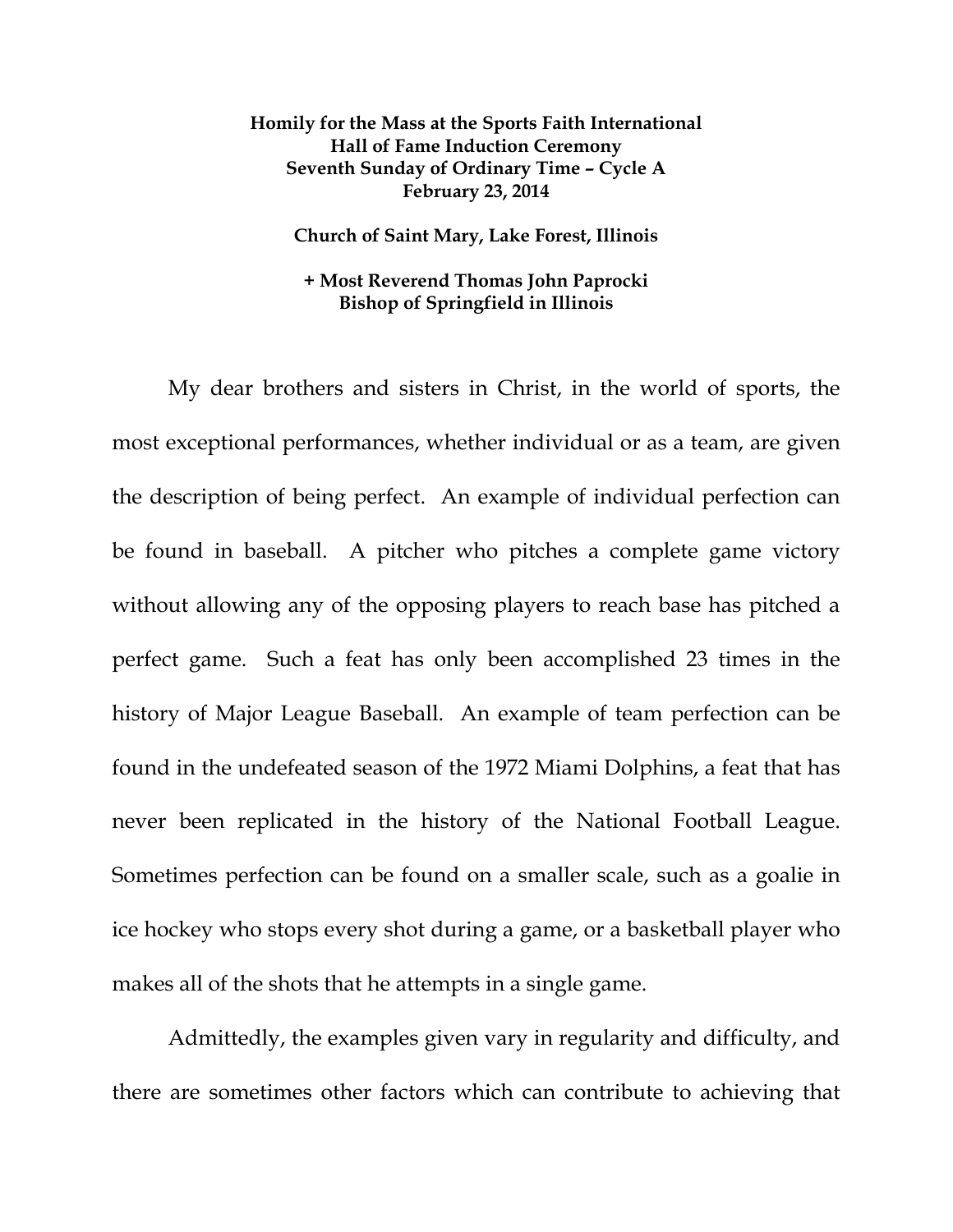perfection, such as the poor performance of an opponent. At the same time, though, there is still a sense that such accomplishments are significant and, for the most part, the result of a very high level of performance by the individual or team, such that it is considered by observers as a perfect demonstration of ability.

With that perspective, we can reflect on the words that we hear in today's Gospel. Jesus has reached the conclusion of the first section of the Sermon on the Mount, a section which is focused on living the Law in its fullest sense, rooted not just in external observances, but grounded internally in love. He concludes His teaching by telling His disciples: "be perfect, just as your heavenly Father is perfect" (Matthew 5:48). This perfection is achieved by living this law of love in imitation of God who is love (1 John 4:16).

The examples from sports given serve only as an analogy to the perfection to which Jesus calls all of His disciples. As rare as some feats of perfection are in sports, it is more than rare, but indeed impossible, for us to achieve a perfection in this life that is equal to that of our heavenly Father. There are, however, some helpful parallels from sports that can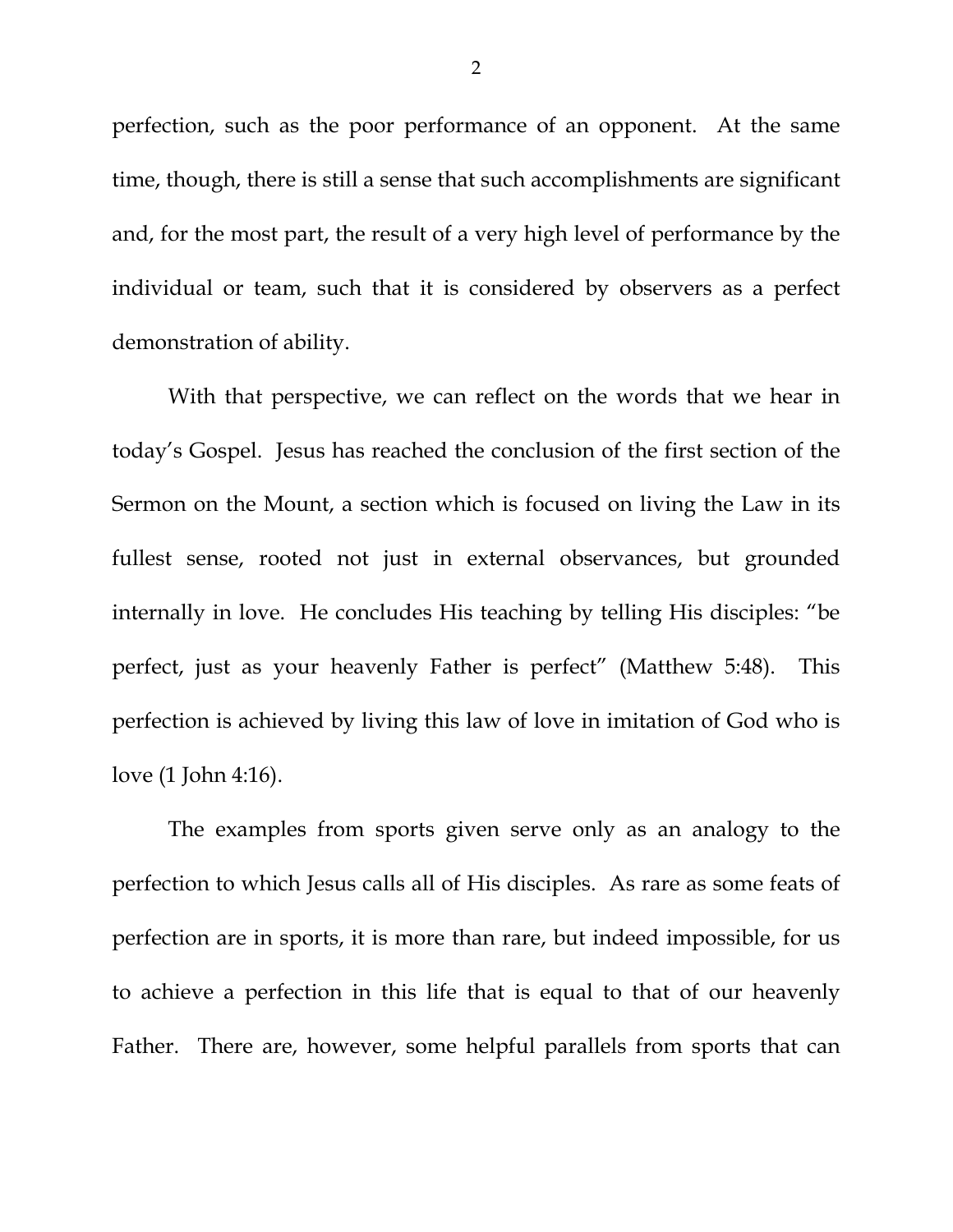help us to see what the Lord is asking of us and how it is that we can advance along that path of perfection in love.

A first point to consider is that we need to make sure that we have the proper outlook on the situation. Take, for example, a batter in baseball. Nearly every time the batter steps into the box, he wants to get a hit. He would ideally like to have a perfect batting average. He knows, however, that he will not always be successful and that if he can at least be a .300 hitter, he is doing well. His awareness that he will never reach perfection does not discourage him from working harder to improve each and every day as a hitter.

The same applies to perfection in the spiritual life. We know that we will never achieve the level of perfection that our heavenly Father has. We should not, however, just give up because it is impossible. Like athletes who knows they will likely never reach perfection, we too must not be discouraged but continue to apply ourselves so as to improve each and every day, moving closer to that ideal of perfect holiness. Unlike sports, which cannot guarantee that one will reach perfection, we have the assurance that if we persevere in striving to live a life of holiness according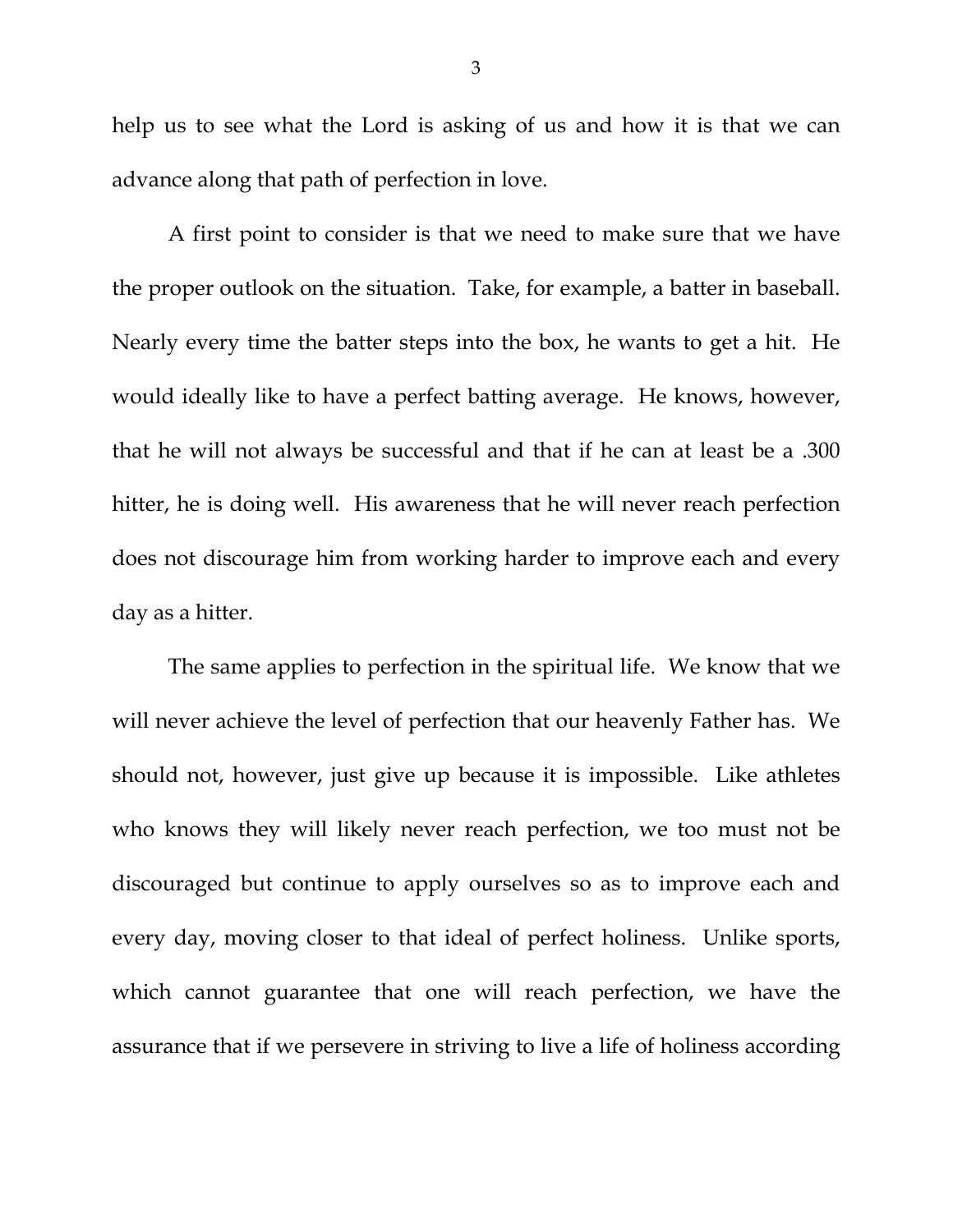to the Law of love, we will reach the perfection asked of us when we enter into the glory of Heaven as saints.

Another point of comparison is how one reaches the level of perfection. In sports, athletes demonstrate a remarkable amount of discipline and effort in order to achieve the highest levels of performance. It is not uncommon for a person training for the Olympics to train several hours a day for several years on end in order to make the Olympic team and compete for a gold medal. In addition to the exercise, they pay attention to their sleep and their diet so as to attain peak results. In other words, they take of their bodies in such a way that their entire life revolves around their goal to be successful.

In the spiritual life, we are invited to take a similar path. Saint Paul wrote in his First Letter to the Corinthians, which we heard in our second reading, "Do you not know that you are the temple of God, and that the Spirit of God dwells in you?" (1 Cor 3:16). He was speaking to the community, telling them that God dwells in them, but also in each of us individually. We should respect our own bodies as temples of the Holy Spirit. By honoring the integrity of our bodies and souls, we honor the Holy Spirit and we grow in holiness.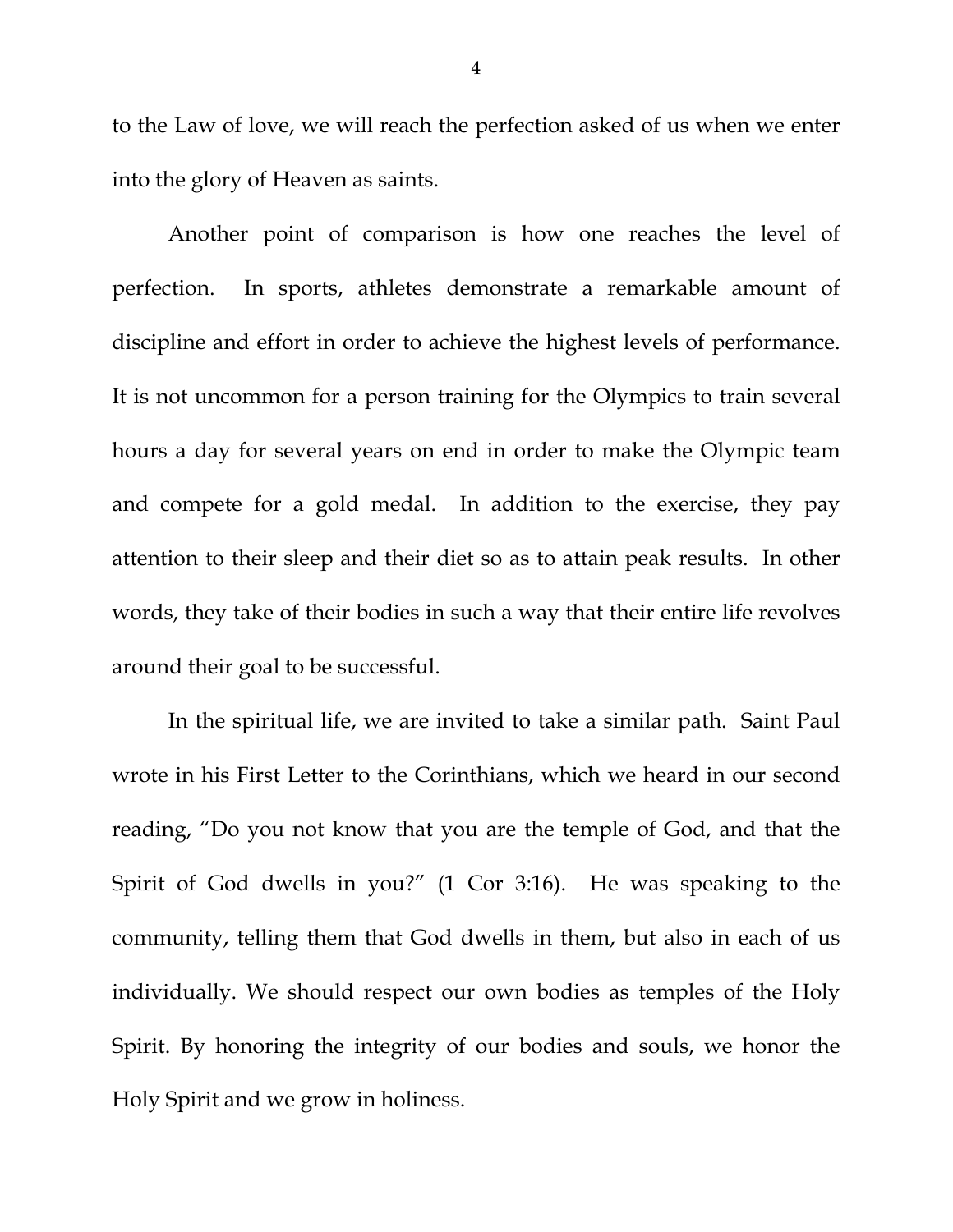There are countless examples of saints in the history of the Church who kept their attention fixed on the one goal that truly matters, entrance into eternal life into Heaven. Their entire lives revolved around achieving this goal. Although their spiritual exercises of prayer were indeed important and central to their lives, as with an athlete, every other aspect of their day was focused on living the call to holiness. This includes practicing the virtues in their daily life, whether in their work or in their interactions with others. Some of those virtues include charity toward their neighbor, temperance in food and drink, and industriousness is their daily duties, just to name a few. Holiness was a way of life, as it should be for each of us who desire to take seriously the call of the Lord to be perfect as He is perfect.

Unlike with sports, though, the goal that we set our sights on is not one that we can attain by mere discipline and hard work. Much of the success of athletes depends on themselves. In our growing in holiness and perfection, the work is primarily God's. As Jesus reminds His disciples when speaking about the vine and the branches in John's Gospel, He tells us: "without me you can do nothing" (John 15:5). This does not mean that we are called to be passive. Rather, it is an encouragement to place all of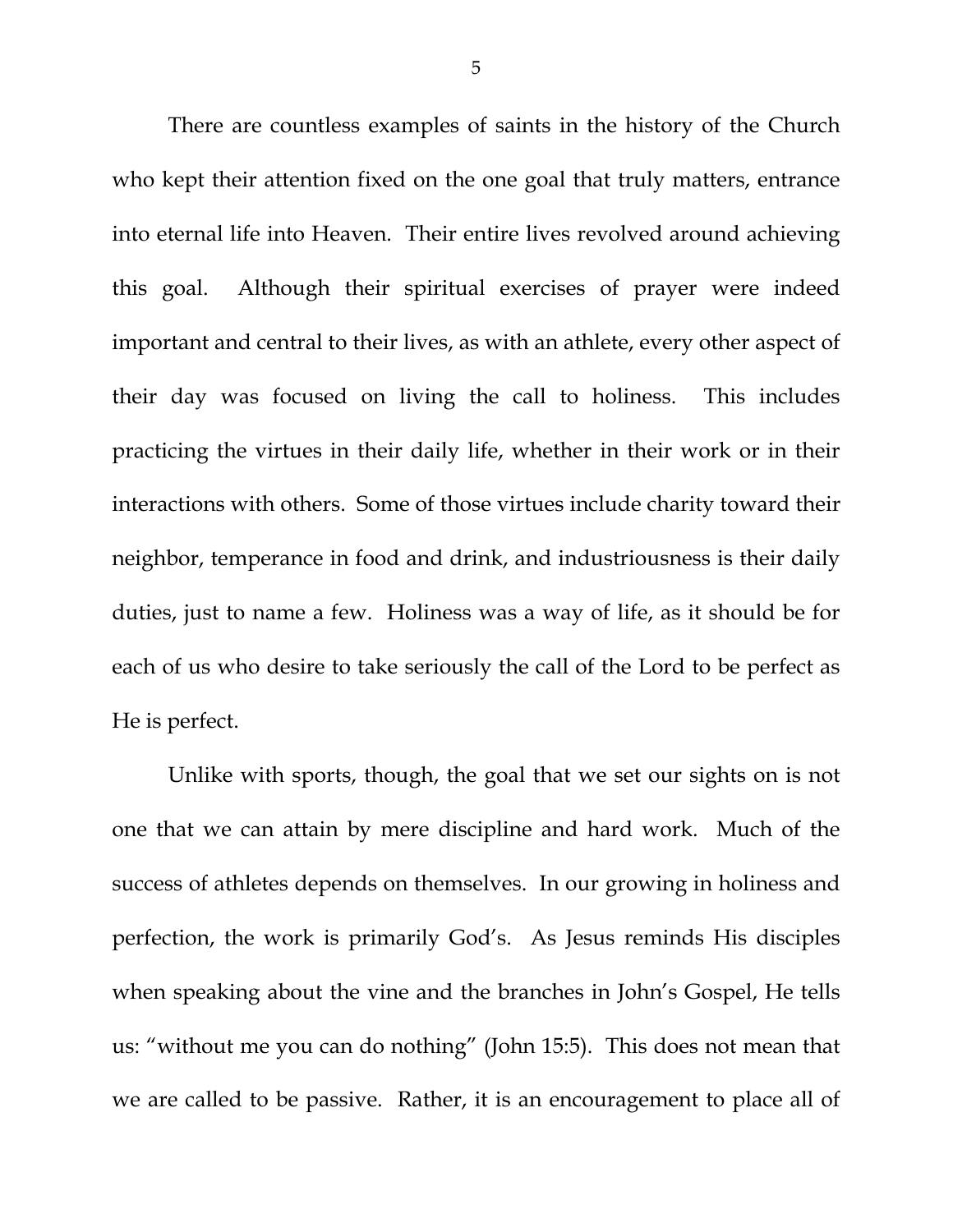our trust in God and to commit ourselves to cooperate with His grace which will give us the assistance that we need to grow in holiness each and every day. We must have the same humility that marked the life of St. Paul who confidently proclaimed: "I can do all things in him who strengthens me" (Philippians 4:13 RSV).

In many ways, the underlying drive for perfection and the commitment to achieve it that is found in the world of sports is at the heart of the spiritual life as well. The great challenge lies in directing those passions toward a supernatural end. In sports, the thrill of competition, the joy of achieving excellence, and the hope of victory motivate us to do what it takes to succeed. If these things which, as our faith reminds us, are passing away, how much more should we be motivated by the promise of a good which will not pass away, but will remain for all of eternity? This is the true call to perfection, and it is something that is within the reach of each and every individual. All of us are called to it, and God will provide the grace necessary to achieve it.

As we prepare to receive the Eucharist today, which is a foretaste of the reward that awaits us in Heaven, may our hearts be stirred to put the goal of Heaven as our first priority. May our desires for worldly success